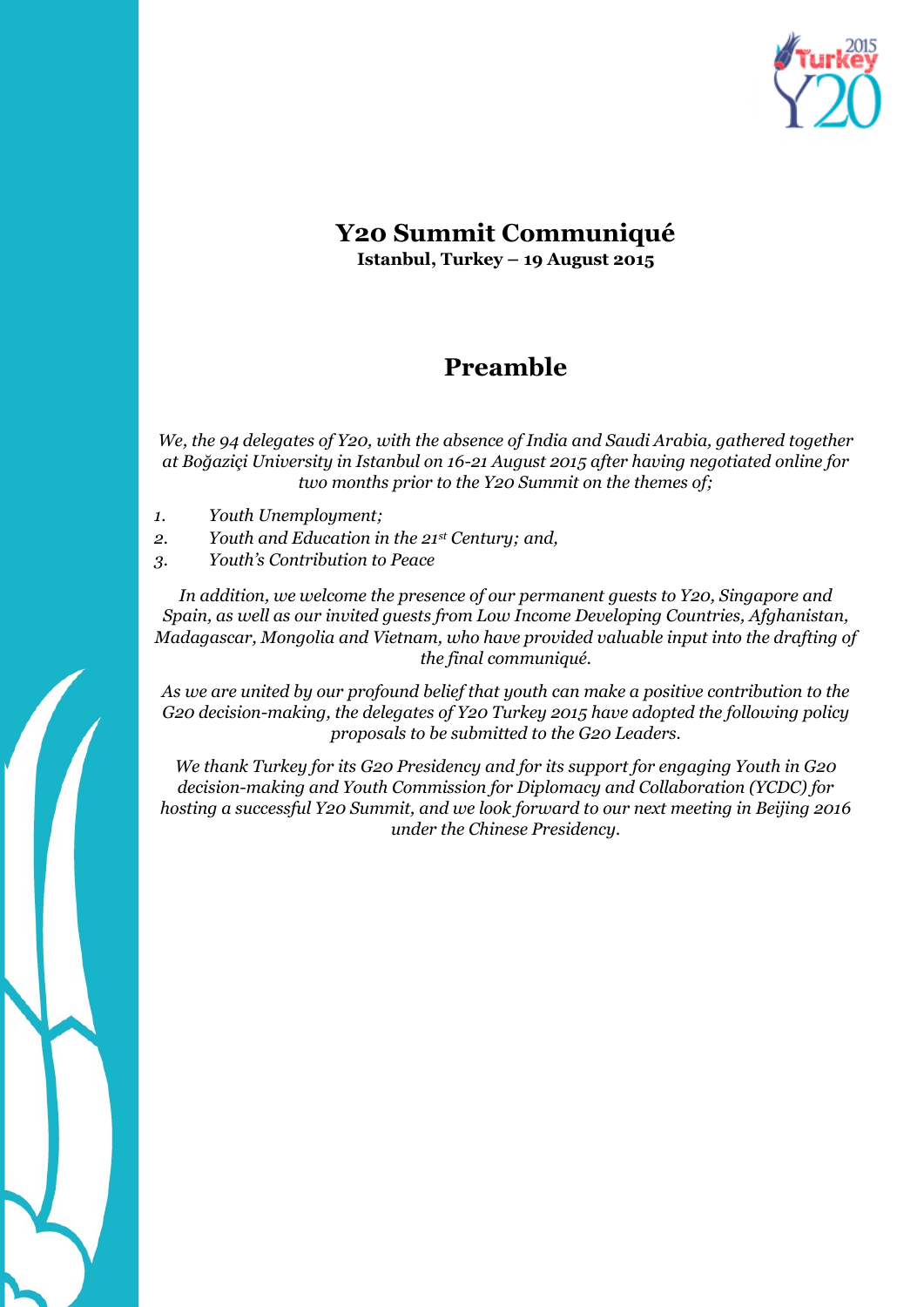

# **Y20 Summit Communiqué**

**Istanbul, Turkey – 19 August 2015** 

#### **Youth Unemployment**

- 1. We strongly urge G20 Leaders to adopt a concrete, quantifiable and collective target on reducing youth unemployment over 10 years in their respective countries.
- 2. G20 countries should continue to work to develop an enabling ecosystem for start-ups, which supports both entrepreneurship and intrapreneurship, and focuses on developing growth capacity in small and medium-sized enterprises (SMEs) by:
	- a. giving entrepreneurs access to better credit conditions and access to market and mentorship, by promoting collaboration between public and private sectors, financial institutions, education providers and creative capital, in the form of incubators and accelerators;
	- b. creating fiscal incentives to equalize the cost-benefit ratio of employing young people with less training and experience;
	- c. creating and improving digital, accessible services related to firm creation or job search through cooperation between the private sector and education providers.
	- d. creating a G20 funded exchange program, in the style of Erasmus Mundus, for young entrepreneurs in G20 and Low Income Developing Countries (LIDC) entrepreneurs, in order to foster business and cultural dialogue between societies;
	- e. including entrepreneurship courses in secondary and tertiary education school curricula.
- 3. We urge G20 countries to recognize the empowering role of Information Communication Technologies (ICT) and increase technology investment, in order to bridge the digital divide and foster entrepreneurship by:
	- a. providing universal and inclusive access to basic technology infrastructure and internet, and developing affordable hardware and software and digital learning materials, especially in less developed and rural areas, targeting, in particular, women, persons with disabilities and indigenous people;
	- b. facilitating disadvantaged groups' contribution to technological innovation by introducing a scholarship and mentoring system, as well as supporting entrepreneurship in the IT sector;
	- c. setting a concrete and quantifiable target to reduce the gender pay gap and promote inclusiveness in ICT education.
- 4. We recommend G20 countries take advantage of new technologies and Research and Development (R&D) to intensify job creation, prevent brain drain, and facilitate youth access to the labor market by:
	- a. facilitating national and international network communication through open data policies, while ensuring adequate protection of personal and national security data;
	- b. digitizing public services related to firm creation or job searches to make them readily accessible, for example through job market monitors, training centers and cooperatives for short-term internships or closer local cooperation between the private sector and education providers;
	- c. increasing spending devoted to R&D in digital innovation, material sciences, renewable energies and innovative management.

#### **Youth and Education in the 21st Century**

1. We recommend G20 countries eliminate gender disparities in the education and labor environment by promoting gender-sensitive learning content and teaching, tackling soft discrimination in workplace culture and gender-biased professions, such as Science, Technology, Engineering, Arts and Mathematics (STEAM), and promoting programs to ensure equal access to career opportunities.

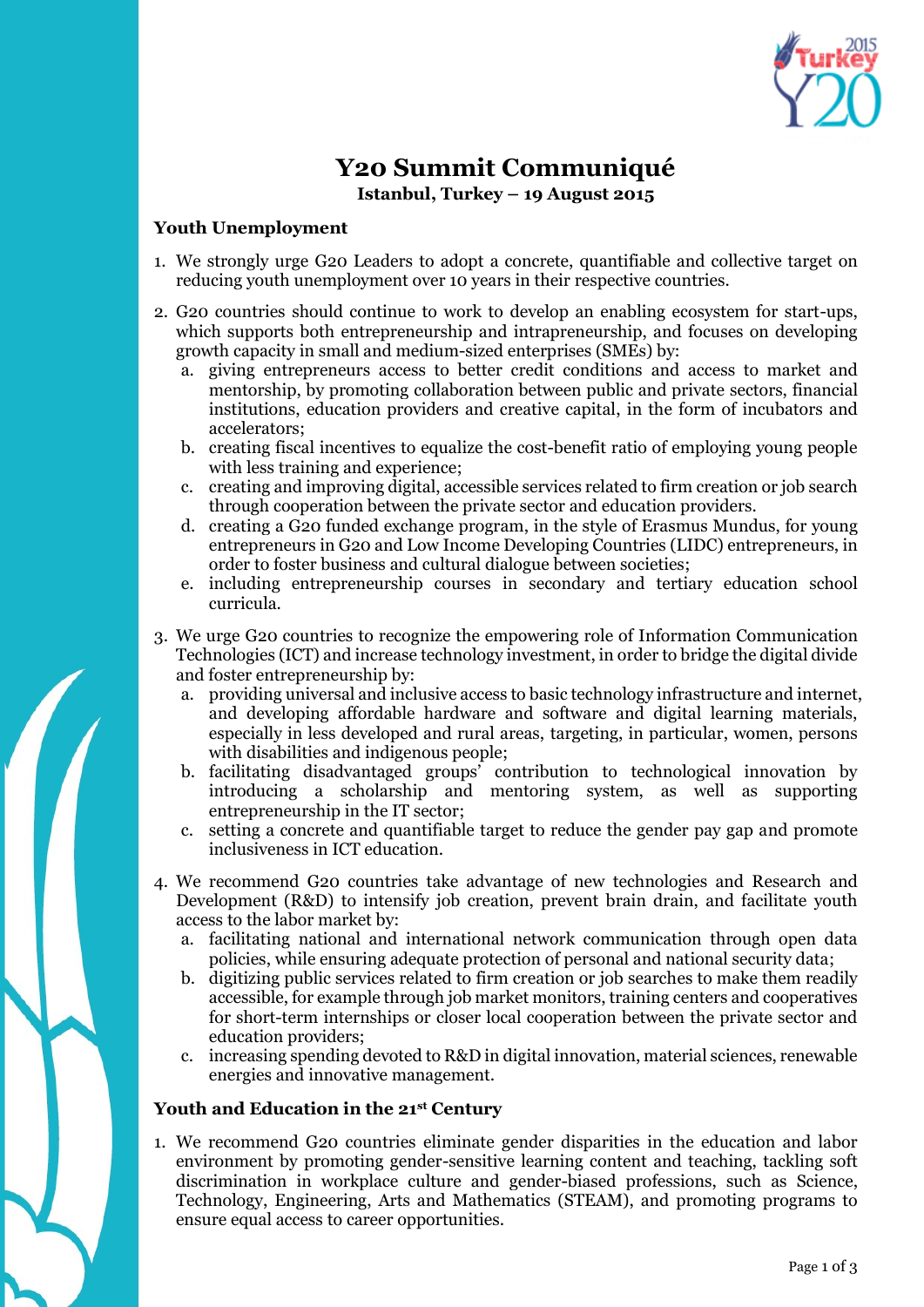

- 2. We urge G20 countries to prioritize education, and enhance the cooperation with the private and non-profit sectors by:
	- a. creating Educational Banks, modeled on Development Banks, to facilitate the flow of funds into education, endowing these institutions with specific financial technologies like social yield bonds and students loan securitization tools to increase liquidity and lower interest rates;
	- b. promoting regulation to ensure affordability, full expense coverage, and income contingency of student loans.
- 3. We advocate for the adequate supply of quality teachers in G20 countries by:
	- a. incentivizing the study of teaching through grants and more accessible student financing in the form of loan assistance relief options, loan forgiveness or deferment;
	- b. providing a procedure to select teachers and promote the teaching profession by developing a performance-based career structure and therefore creating education systems based on qualification attainment and the development of non-cognitive skills.
- 4. We strongly urge G20 countries to use education as a tool for social cohesion, tolerance and celebration of diversity by:
	- a. promoting sensitivity towards the struggles of the disenfranchised and respect for diversity, through the enhancement of civic and national peace education curricula, as defined by the United Nations (UN) that aims to eliminate bullying and prevent youth radicalization, as well as to raise a society that promotes a culture of peace;
	- b. addressing social inequalities by guaranteeing continuous access, outside of teaching hours, to educational and communal spaces, as well as sufficient access to free language courses for children with migratory and minority backgrounds.
- 5. We urge G20 countries to improve Early Childhood Development by creating interactive parent-focused projects, programs and workshops as well as strengthening intensive forms of help for children with special needs.
- 6. We recommend G20 countries to reduce the skills mismatch between the education system and the labor market by:
	- a. increasing students' access to information on labor market conditions, for example by publishing higher education rankings that prioritize graduate employment rates, teaching quality, and promoting the use of guidance counsellors.;
	- b. improving communication between employers and education providers to ensure that education includes a focus on teaching relevant skills, particularly in STEAM subjects and coding courses, by encouraging education providers to take steps to limit graduate unemployment;
	- c. promoting the role of internships and work experience as an element of tertiary education and ensuring that students have access to fair remuneration or support in accordance with national labor rights.
- 7. We urge G20 countries to recognize that demographic change requires a greater availability of learning opportunities in professional life, and therefore encourage the public, private, and non-profit sectors to design new and expand existing youth initiatives, traineeships, and vocational trainings to:
	- a. strengthen intergenerational solidarity and skills transfers;
	- b. better align the skills and needs of new and aging workers to the changing needs of the marketplace through the expansion of lifelong learning opportunities.
- 8. We urge G20 countries to introduce sustainable economic education from the secondary level, including:
	- a. education which teaches cost-benefit analysis and personal finance to develop decision making skills in the economic field;
	- b. teaching general economics, to increase conscious participation in the economic and political debate and to raise awareness about sustainable development issues.